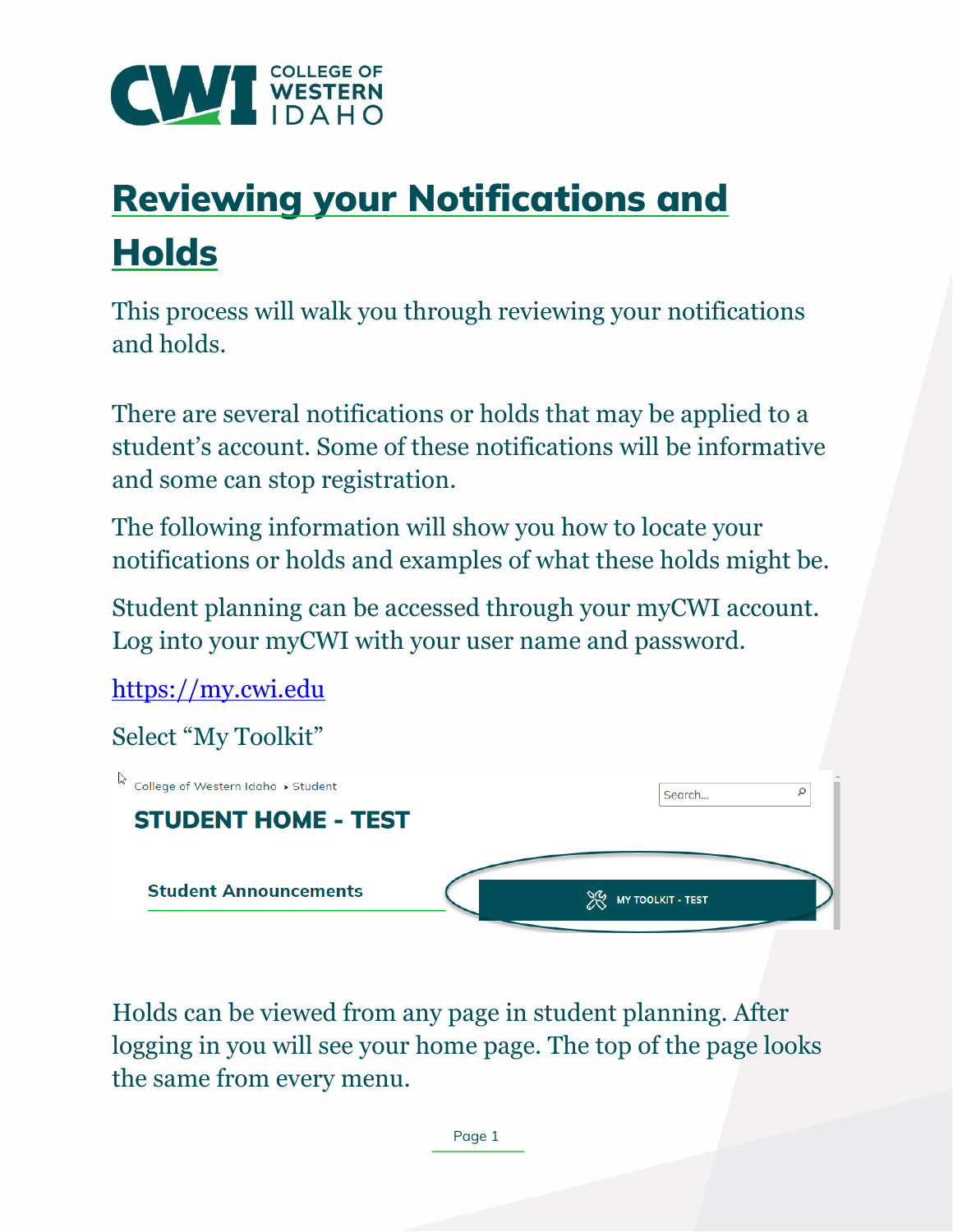Notifications can be accessed by clicking on the yellow button in the top right corner of the screen.



Clicking on the notification box will result in a drop down of all notifications placed on your account. The hold will also give an explanation of why you have a hold and how to resolve it.



Some examples of holds that you might see can be found below:

- Final HS transcript hold-May restrict registration
- English or Math placement hold-May restrict registration
- Requisite hold-May restrict registration
- Financial Aid hold-Will not restrict registration
- Advising hold-May restrict registration
- Enroll in CWI-May restrict registration